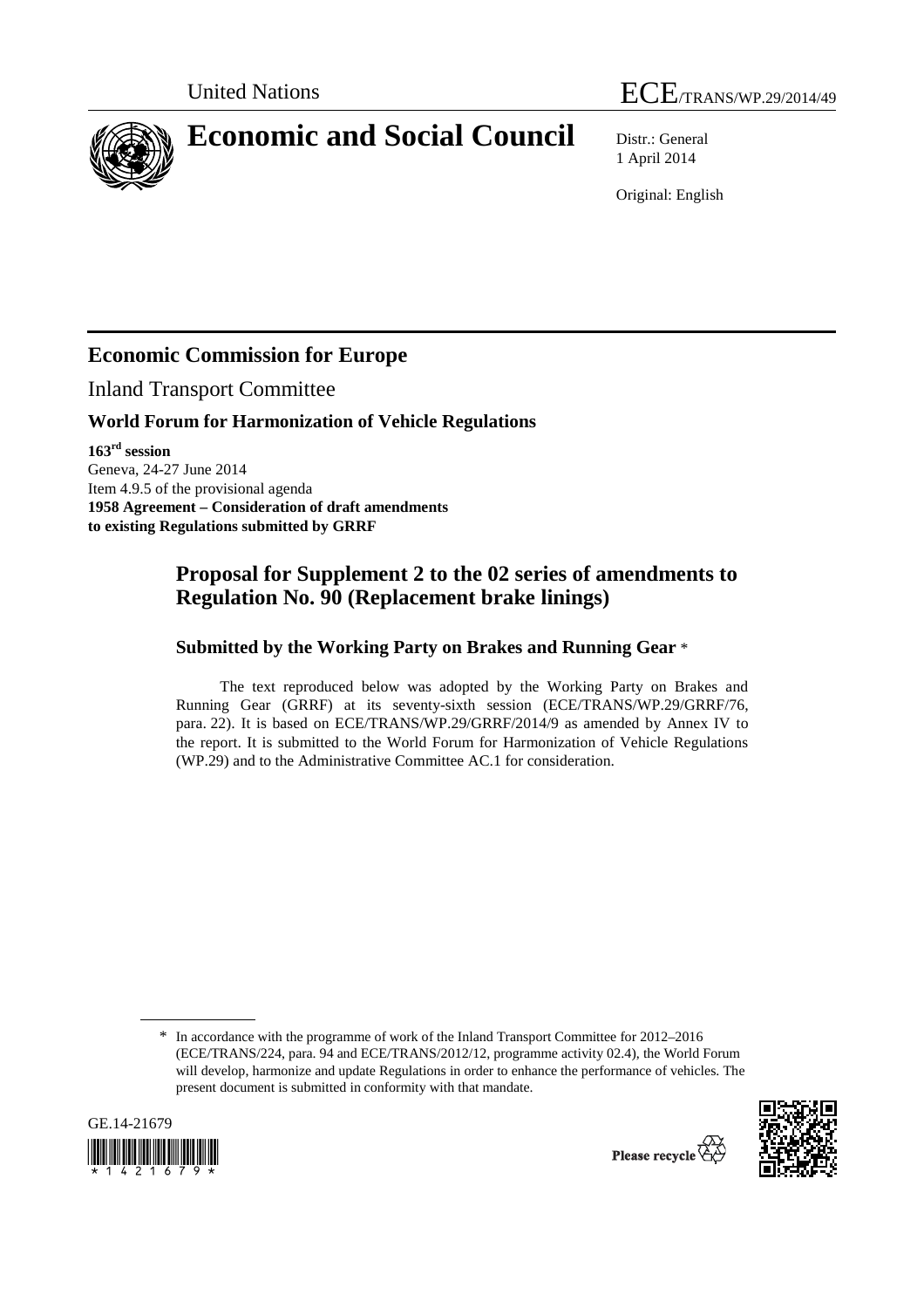*Paragraph 1.2.*, amend to read:

"1.2. Original brake discs, brake drums, brake lining assemblies and drum brake linings fitted at time of manufacturing of the vehicle and original replacement brake discs, brake drums, brake lining assemblies and drum brake linings intended for the servicing of the vehicle are not subject to this Regulation."

*Insert new paragraphs 2.2.13. and 2.2.14*., to read:

- "2.2.13. "*Identical brake lining assembly*" is a replacement brake lining assembly identical to the brake lining assembly supplied and fitted as original equipment and included in the vehicle type approval to Regulation No. 13 or Regulation No. 13-H with the exception of the vehicle/brake assembly manufacturers mark which is omitted.
- 2.2.14. "*Identical drum brake lining*" is a replacement drum brake lining identical to the drum brake lining supplied and fitted as original equipment and included in the vehicle type approval to Regulation No. 13 or Regulation No. 13-H with the exception of the vehicle/brake assembly manufacturers mark which is omitted."

*Paragraph 2.3.3.2.,* amend to read:

"2.3.3.2. "*Identical brake disc*" is a replacement brake disc identical to the brake disc supplied and fitted as original equipment and included in the vehicle type approval to Regulation No. 13 or Regulation No. 13-H with the exception of the vehicle/brake assembly manufacturers mark and the identification code which are omitted."

*Paragraph 2.3.3.3.,* amend to read:

"2.3.3.3. "*Identical brake drum*" is a replacement brake drum identical to the brake drum supplied and fitted as original equipment and included in the vehicle type approval to Regulation No. 13 or Regulation No. 13-H with the exception of the vehicle/brake assembly manufacturers mark and the identification code which are omitted."

*Insert new paragraph 5.1.3.*, to read (inserting also a reference to and a new footnote):

- "5.1.3. Identical replacement brake lining assemblies and identical drum brake linings do not need to be tested according to the requirements of paragraph 5.2.1, provided the following conditions are fulfilled:
	- (a) That the applicant for approval demonstrates that they produce and supplies the submitted brake lining assemblies or drum brake linings to the vehicle or brake manufacturer as original equipment for the specific vehicle models, axles and brakes mentioned under Annex 1A point 6, for which approval is being sought.
	- (b) That the Technical Service and/or Type Approval Authority verify that the applicant is producing and supplying the relevant part mentioned in Appendix 1 to Annex 2 to Regulation No. 13 approval or the Appendix of Annex 1 to Regulation No. 13-H approval, in paragraph related to "Make and type of brake linings".\*
	- (c) The applicant for approval continues to produce the original and identical parts:
		- (i) From the same raw material mixture;
		- (ii) With the same manufacturing process;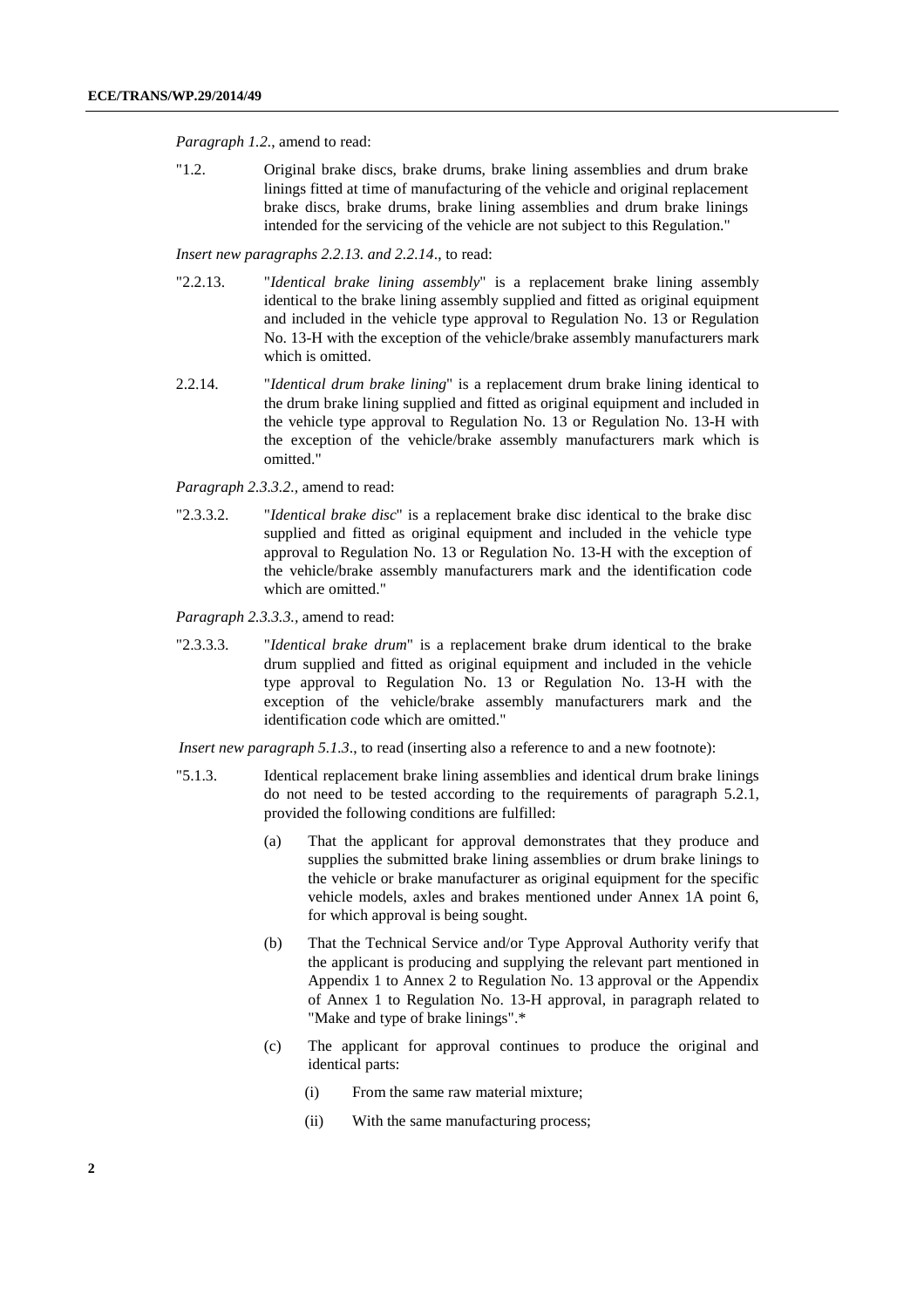- (iii) On the same production line;
- (iv) With the same quality assurance system; and
- (v) With the same results of the conformity of production tests referenced in paragraph 8.4.1., as for the original parts.

The demonstration of compliance to requirements specified in this paragraph shall be supported by an onsite audit, conducted by the Technical Services in charge of the approval. To support the audit the manufacturer shall provide access to the process flow chart and control plan.

*Paragraph 5.3.2.1.,* amend to read:

- "5.3.2.1. The applicant for approval shall demonstrate to the Technical Service and/or approval authority that they produce and supply the submitted brake discs or drums to the vehicle manufacturer as original equipment for the specific model/models, axles, mentioned under Annex 1B point 4 for which approval is being sought. This demonstration shall include verifiable evidence that the brake discs or drums are produced under the same production and quality assurance systems as for the Original parts pursuant to paragraph 2.3.1. Specifically it is required that the applicant for approval continues to produce the original and identical parts:
	- (a) From the same raw material, composition and microstructure;
	- (b) With the same manufacturing process;
	- (c) On the same production line;
	- (d) With the same quality assurance system; and
	- (e) With the same results of the conformity of production tests referenced in paragraph 8.4.2., as for the original parts.

The demonstration of compliance to requirements specified in this paragraph shall be supported by an onsite audit, conducted by the technical services in charge of the approval. To support the audit the manufacturer shall provide access to the process flow chart and control plan."

#### *Annex 1B*

*Point 4.*, amend to read:

| "4" | Vehicles/axles for which the replacement brake disc or a replacement brake |  |
|-----|----------------------------------------------------------------------------|--|
|     |                                                                            |  |

*Annex 11,* 

*Paragraph 3.2.1.2.,* amend to read:

- "(c) When testing brake discs and drums for vehicles with more than 2 axles:
	- $m = 0.55 m_{\text{axle}}$  $m_{\text{axle}}$ : maximum technically permitted mass of the axle"

At the request of (an) applicant(s) for Regulation No. 90 approval, the information shall be provided by the Type Approval Authority as contained in Appendix 1 to Annex 2 to Regulation No. 13 approval or the Appendix to Annex 1 to Regulation No. 13-H approval. However, this information shall not be provided for purposes other than Regulation No. 90 approvals."